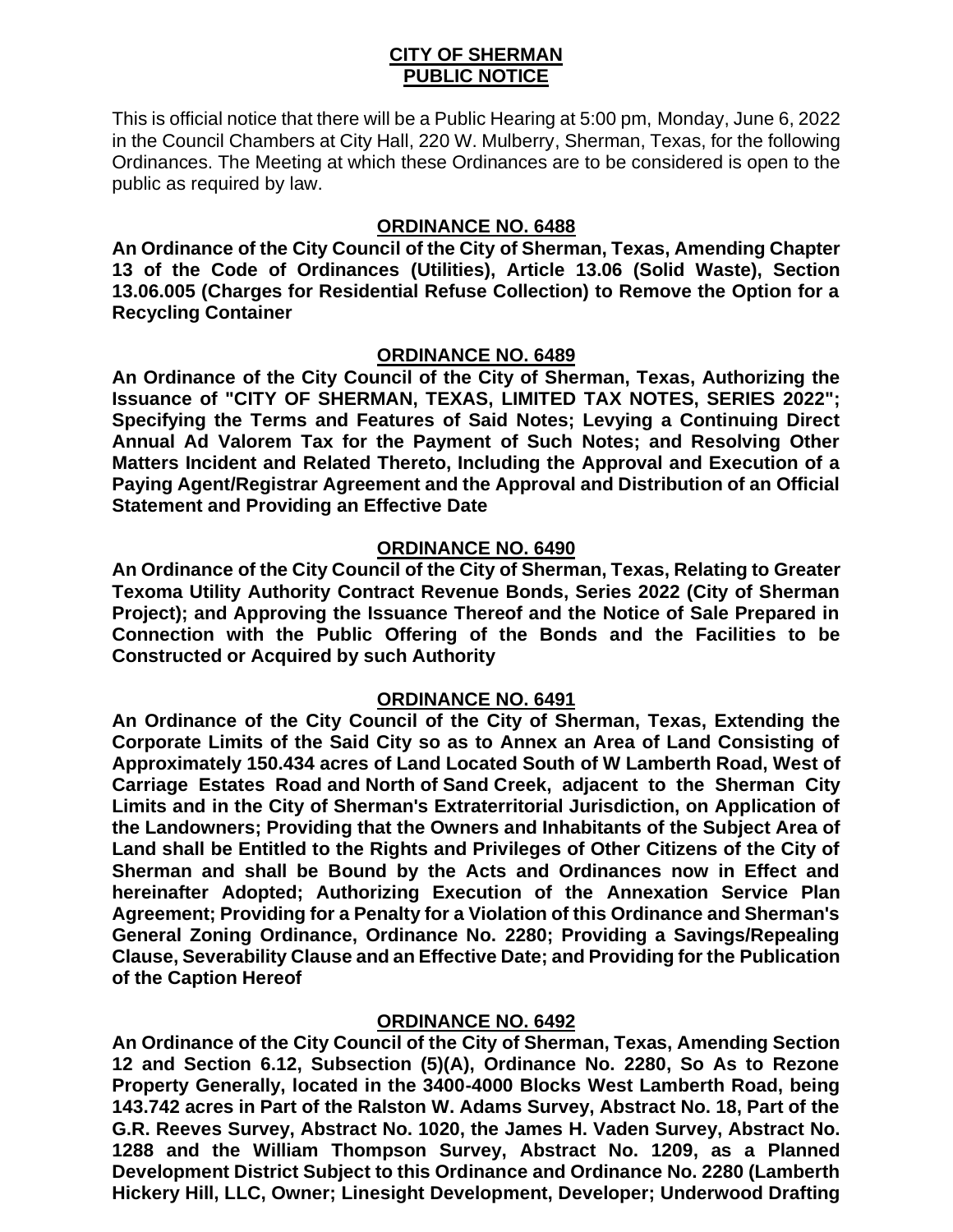**& Surveying, Surveyor); Providing that the Property is Rezoned and Placed in the Zoning Classification of Planned Development; Describing the Property to be Rezoned; Providing for a Penalty not to Exceed \$2,000.00; Providing A Repealing/Savings Clause, Severability Clause And An Effective Date**

## **ORDINANCE NO. 6493**

**An Ordinance of the City Council of the City of Sherman, Texas, Amending Section 8, Subsection (5)(A), Ordinance No. 2280, So As to Grant a Specific Use Permit to Allow a Two-Family Dwelling (Duplex) in an R-1 (One-Family Residential) District at 620 and 624 East King Street, being 0.29 acres and being a replat of Lots 2 and 3, Block 1, of the Texoma Rentals Addition (Arthur Nunez, Malachi 310 Construction, LLC, Owner; and Underwood Drafting and Surveying, Surveyor); Providing That This Specific Use Permit Shall Be Granted Subject to Certain Conditions; Providing A Penalty Not to Exceed \$2,000.00**

# **ORDINANCE NO. 6494**

**An Ordinance of the City Council of the City of Sherman, Texas, Amending Section 12, Ordinance No. 2280, so as to Include Certain Property within the R-2 (Multi-Family Residential) District located at 3012 Texoma Parkway, being 5.839 acres in the Reuben Hendrix Survey, Abstract No. 504 and also being Lot 2, Block 1, Aaron's Addition (Avant Capital, LLC, Owners; Greg Guerin, East Star Design, Representative/Architect; David L. Garrison Landscape Design Studio, Landscape Designer; and Helvey-Wagner Surveying, Inc., Surveyor); Providing for a Penalty not to Exceed \$2,000.00; Providing A Repealing/Savings Clause, Severability Clause And An Effective Date**

## **ORDINANCE NO. 6495**

**An Ordinance of the City Council of the City of Sherman, Texas, Amending Ordinance 6149 and Section 8, Subsection (5)(A), Ordinance No. 2280, So As to Grant an Amendment to a Specific Use Permit to Allow a High School (Grades 9- 12) in an R-1 (One Family Residential) District/C-1 (Retail Business) District/O-1.1 (FM 1417 Overlay) District at 2907 West Travis Street, being 94.760 acres in the Elizabeth Jones Survey, Abstract No. 625 (Sherman Independent School District, Owner; Tyson Bennett, Representative; and Mike Wilson, Teague Nall and Perkins, Surveyor); Providing That This Specific Use Permit Shall Be Granted Subject to Certain Conditions; Providing A Penalty Not to Exceed \$2,000.00**

# **ORDINANCE NO. 6496**

**An Ordinance of the City Council of the City of Sherman, Texas, Amending Section 12, Ordinance No. 2280, so as to Include Certain Property within the R-2 (Multi-Family Residential) District located in the 1300-1400 Blocks West Taylor Street, being 32.580 acres in the J.B. McAnair Survey, Abstract No. 763 (Terrell 176**  Partners, LLC, Owner; Bryan Moore, Representative; DBA Architects, Architect; **Kimley-Horn and Associates (Engineer), MDG Landscape Architects, Landscape Architect; and Helvey-Wagner Surveying, Inc., Surveyor); Providing for a Penalty not to Exceed \$2,000.00; Providing A Repealing/Savings Clause, Severability Clause And An Effective Date**

# **ORDINANCE NO. 6497**

**An Ordinance of the City Council of the City of Sherman, Texas, Amending Section 8, Subsection (5)(A), Ordinance No. 2280, So As to Grant a Specific Use Permit to Allow a Mini-Warehouse (Self Storage) in a C-1 (Retail Business) District/ O-1 (75 & 82) Overlay District in the 2100-2200 Blocks North Travis Street, being 2.809 acres in the J.B. McAnair Survey, Abstract No. 763 and being a part of Lot 2, Replat of Lot 3, Block 2, Independence Square Addition, Section Three (Post Oak Trust, Owner;**